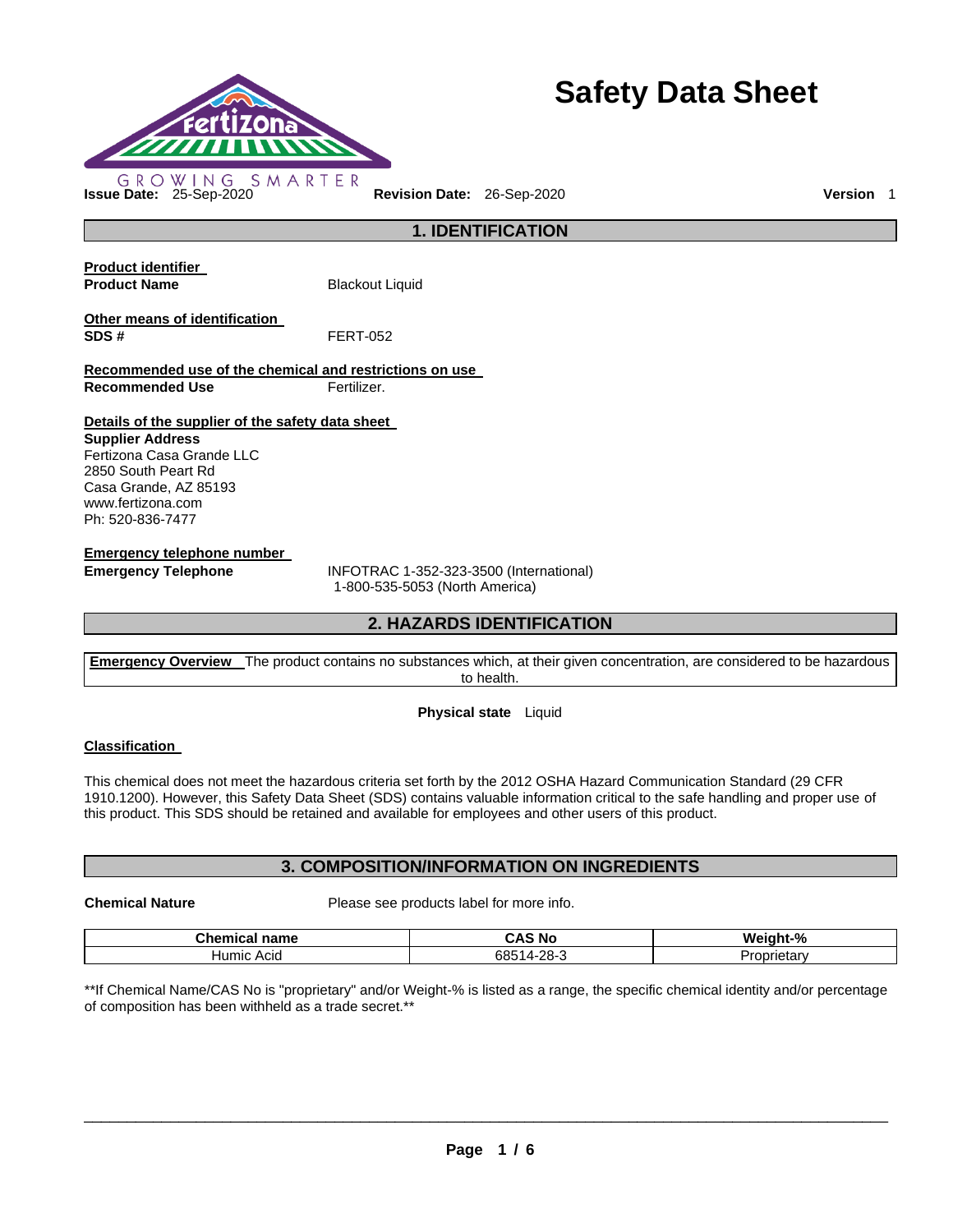## \_\_\_\_\_\_\_\_\_\_\_\_\_\_\_\_\_\_\_\_\_\_\_\_\_\_\_\_\_\_\_\_\_\_\_\_\_\_\_\_\_\_\_\_\_\_\_\_\_\_\_\_\_\_\_\_\_\_\_\_\_\_\_\_\_\_\_\_\_\_\_\_\_\_\_\_\_\_\_\_\_\_\_\_\_\_\_\_\_\_\_\_\_ **4. FIRST AID MEASURES**

## **Description of first aid measures**

| <b>Eye Contact</b>                                                         | Immediately flush with plenty of water. After initial flushing, remove any contact lenses and<br>continue flushing for at least 15 minutes. If eye irritation persists: Get medical<br>advice/attention. |  |  |  |
|----------------------------------------------------------------------------|----------------------------------------------------------------------------------------------------------------------------------------------------------------------------------------------------------|--|--|--|
| <b>Skin Contact</b>                                                        | Wash off immediately with soap and plenty of water while removing all contaminated<br>clothes and shoes. If skin irritation persists, call a physician.                                                  |  |  |  |
| <b>Inhalation</b>                                                          | Remove exposed individual(s) to fresh air for 20 minutes. Consult a physician/poison center<br>if individual's condition declines or if symptoms persist.                                                |  |  |  |
| Ingestion                                                                  | Rinse mouth. Do NOT induce vomiting. Drink 1 or 2 glasses of water. Never give anything<br>by mouth to an unconscious person. Call a poison center or doctor/physician if you feel<br>unwell.            |  |  |  |
| Most important symptoms and effects, both acute and delayed                |                                                                                                                                                                                                          |  |  |  |
| <b>Symptoms</b>                                                            | May cause skin and eye irritation. May cause nausea, vomiting, stomach ache, and<br>diarrhea.                                                                                                            |  |  |  |
| Indication of any immediate medical attention and special treatment needed |                                                                                                                                                                                                          |  |  |  |
| <b>Notes to Physician</b>                                                  | Treat symptomatically.                                                                                                                                                                                   |  |  |  |
| <b>5. FIRE-FIGHTING MEASURES</b>                                           |                                                                                                                                                                                                          |  |  |  |

#### **Suitable Extinguishing Media**

Use extinguishing measures that are appropriate to local circumstances and the surrounding environment.

#### **Unsuitable Extinguishing Media** Not determined.

### **Specific Hazards Arising from the Chemical**

Product is not flammable or combustible.

#### **Protective equipment and precautions for firefighters**

As in any fire, wear self-contained breathing apparatus pressure-demand, MSHA/NIOSH (approved or equivalent) and full protective gear.

## **6. ACCIDENTAL RELEASE MEASURES**

## **Personal precautions, protective equipment and emergency procedures**

| <b>Personal Precautions</b>                          | Use personal protective equipment as required.                                                                 |  |  |  |
|------------------------------------------------------|----------------------------------------------------------------------------------------------------------------|--|--|--|
| <b>Environmental precautions</b>                     |                                                                                                                |  |  |  |
| <b>Environmental precautions</b>                     | See Section 12 for additional Ecological Information.                                                          |  |  |  |
| Methods and material for containment and cleaning up |                                                                                                                |  |  |  |
| <b>Methods for Containment</b>                       | Prevent further leakage or spillage if safe to do so. Soak up and contain spill with an<br>absorbent material. |  |  |  |
| <b>Methods for Clean-Up</b>                          | Reclaim where possible. Sweep up and shovel into suitable containers for disposal.                             |  |  |  |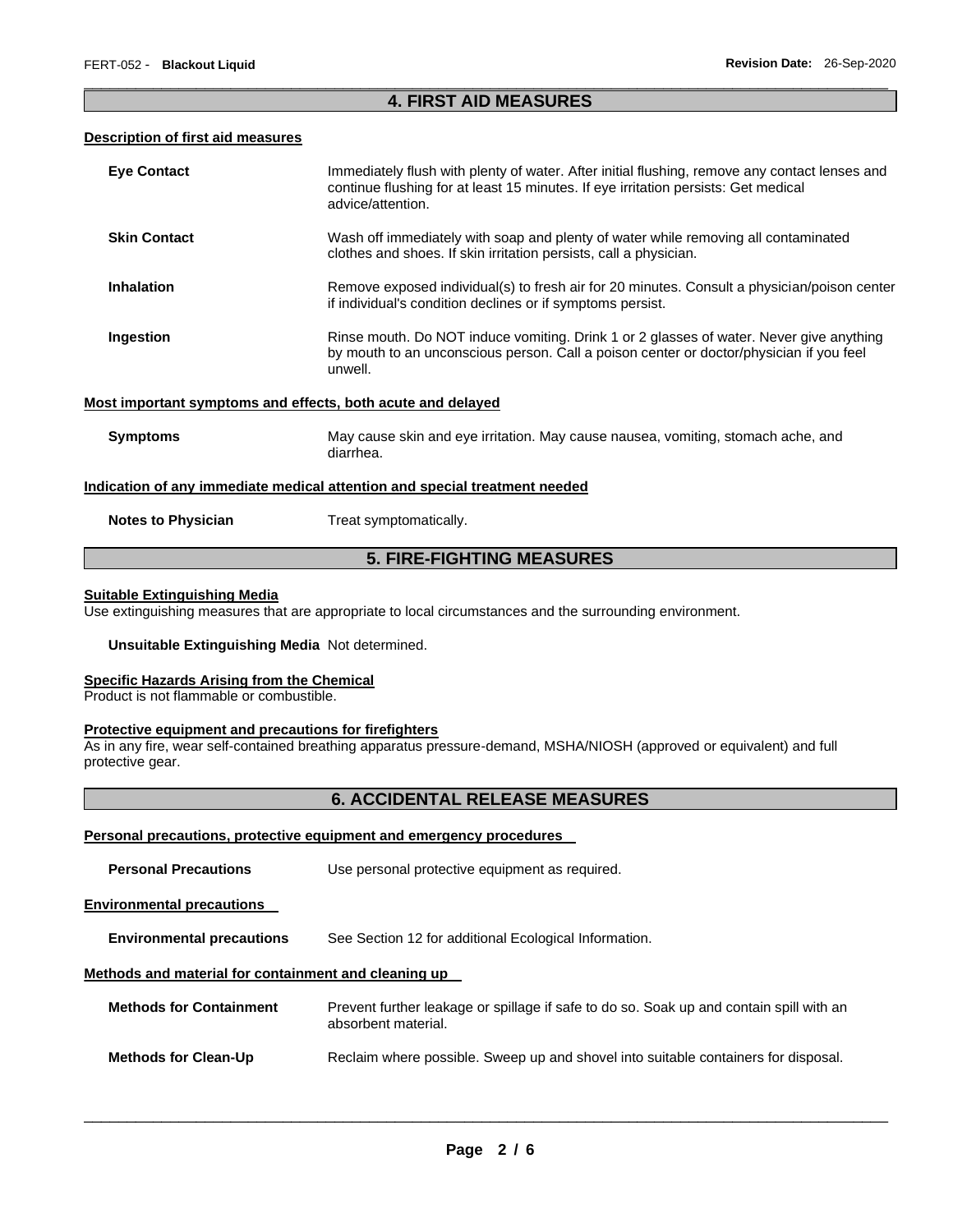## \_\_\_\_\_\_\_\_\_\_\_\_\_\_\_\_\_\_\_\_\_\_\_\_\_\_\_\_\_\_\_\_\_\_\_\_\_\_\_\_\_\_\_\_\_\_\_\_\_\_\_\_\_\_\_\_\_\_\_\_\_\_\_\_\_\_\_\_\_\_\_\_\_\_\_\_\_\_\_\_\_\_\_\_\_\_\_\_\_\_\_\_\_ **7. HANDLING AND STORAGE**

#### **Precautions for safe handling**

**Advice on Safe Handling** Handle in accordance with good industrial hygiene and safety practice. Wear appropriate personal protective equipment. Wash face, hands and any exposed skin thoroughly after handling. Avoid contact with skin, eyes or clothing. Avoid breathing vapors or mists. Use only with adequate ventilation.

### **Conditions for safe storage, including any incompatibilities**

**Storage Conditions Keep containers tightly closed in a dry, cool and well-ventilated place. Store at** temperatures above 32°F.

**Incompatible Materials Strong oxidizing agents. Strong acids. Strong bases.** 

## **8. EXPOSURE CONTROLS/PERSONAL PROTECTION**

**Exposure Guidelines** This product, as supplied, does not contain any hazardous materials with occupational exposure limits established by the region specific regulatory bodies

### **Appropriate engineering controls**

**Engineering Controls** Apply technical measures to comply with the occupational exposure limits. Maintain eye wash fountain and quick-drench facilities in work area.

#### **Individual protection measures, such as personal protective equipment**

| <b>Eye/Face Protection</b>                                                                                                                                                                                                                                                                                                     | Wear eye/face protection. Refer to 29 CFR 1910.133 for eye and face protection<br>regulations.                                                                                                      |  |  |  |
|--------------------------------------------------------------------------------------------------------------------------------------------------------------------------------------------------------------------------------------------------------------------------------------------------------------------------------|-----------------------------------------------------------------------------------------------------------------------------------------------------------------------------------------------------|--|--|--|
| <b>Skin and Body Protection</b>                                                                                                                                                                                                                                                                                                | Wear protective gloves and protective clothing. Reference Wiley's "Quick Selection Guide<br>to Chemical Protective Clothing". Refer to 29 CFR 1910.138 for appropriate skin and body<br>protection. |  |  |  |
| <b>Respiratory Protection</b>                                                                                                                                                                                                                                                                                                  | If necessary, wear a MSHA/NIOSH-approved respirator. Refer to 29 CFR 1910.134 for<br>respiratory protection requirements.                                                                           |  |  |  |
| General Hygiene Considerations Avoid contact with skin, eyes and clothing. After handling this product, wash hands before<br>eating, drinking, or smoking. If contact occurs, remove contaminated clothing. If needed,<br>take first aid action shown on section 4 of this SDS. Launder contaminated clothing before<br>reuse. |                                                                                                                                                                                                     |  |  |  |

## **9. PHYSICAL AND CHEMICAL PROPERTIES**

## **Information on basic physical and chemical properties**

| <b>Physical state</b>            | Liquid         |
|----------------------------------|----------------|
| Appearance                       | Not determined |
| Color                            | Not determined |
| <b>Property</b>                  | <b>Values</b>  |
| рH                               | Not determined |
| Melting point / freezing point   | Not determined |
| Boiling point / boiling range    | Not determined |
| <b>Flash point</b>               | Not determined |
| <b>Evaporation Rate</b>          | Not determined |
| <b>Flammability (Solid, Gas)</b> | Not determined |
|                                  |                |

**Odor Threshold** 

**Apple Therefore Endorminal Codor Threshold** Mot determined **Odor Threshold** 

**Remarks • Method**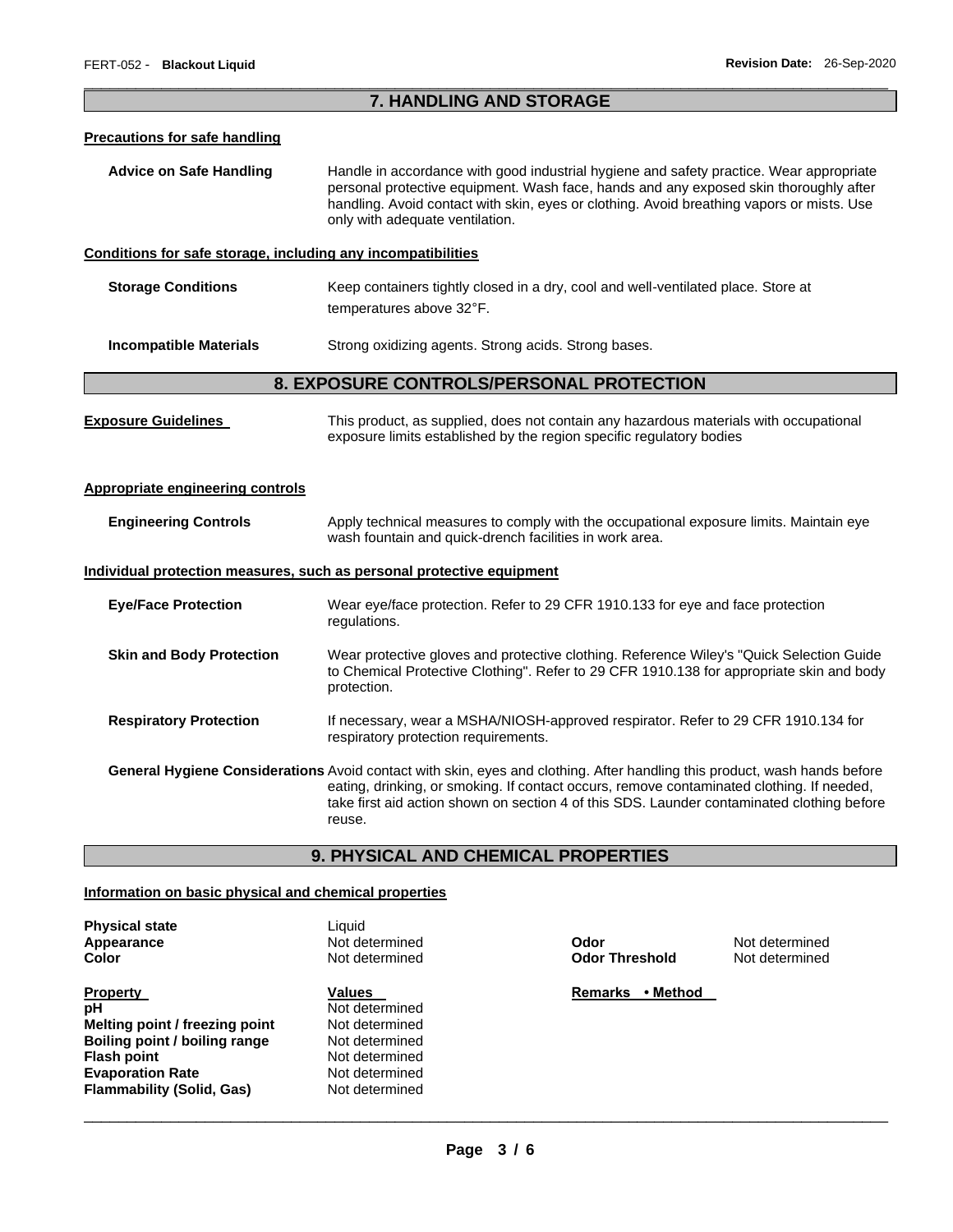| <b>Flammability Limit in Air</b>          |                  |  |
|-------------------------------------------|------------------|--|
| Upper flammability or explosive           | Not determined   |  |
| limits                                    |                  |  |
| Lower flammability or explosive<br>limits | Not determined   |  |
| Vapor Pressure                            | Not determined   |  |
| <b>Vapor Density</b>                      | Not determined   |  |
| <b>Relative Density</b>                   | Not determined   |  |
| <b>Water Solubility</b>                   | Soluble in water |  |
| Solubility in other solvents              | Not determined   |  |
| <b>Partition Coefficient</b>              | Not determined   |  |
| <b>Autoignition temperature</b>           | Not determined   |  |
| <b>Decomposition temperature</b>          | Not determined   |  |
| <b>Kinematic viscosity</b>                | Not determined   |  |
| <b>Dynamic Viscosity</b>                  | Not determined   |  |
| <b>Explosive Properties</b>               | Not determined   |  |
| <b>Oxidizing Properties</b>               | Not determined   |  |

## **10. STABILITY AND REACTIVITY**

#### **Reactivity**

Not reactive under normal conditions.

#### **Chemical stability**

Stable under recommended storage conditions.

## **Possibility of hazardous reactions**

None under normal processing.

## **Conditions to Avoid**

Keep out of reach of children.

## **Incompatible materials**

Strong oxidizing agents. Strong acids. Strong bases.

## **Hazardous decomposition products**

None known based on information supplied.

# **11. TOXICOLOGICAL INFORMATION**

## **Information on likely routes of exposure**

| <b>Product Information</b>   |                                                         |
|------------------------------|---------------------------------------------------------|
| <b>Eve Contact</b>           | May cause temporary irritation on eye contact.          |
| <b>Skin Contact</b>          | May cause temporary irritation on skin contact.         |
| Inhalation                   | Do not inhale.                                          |
| <b>Ingestion</b>             | May cause nausea, vomiting, stomach ache, and diarrhea. |
| <b>Component Information</b> |                                                         |

Not available

## **Symptoms related to the physical, chemical and toxicological characteristics**

## **Symptoms** Please see section 4 of this SDS for symptoms.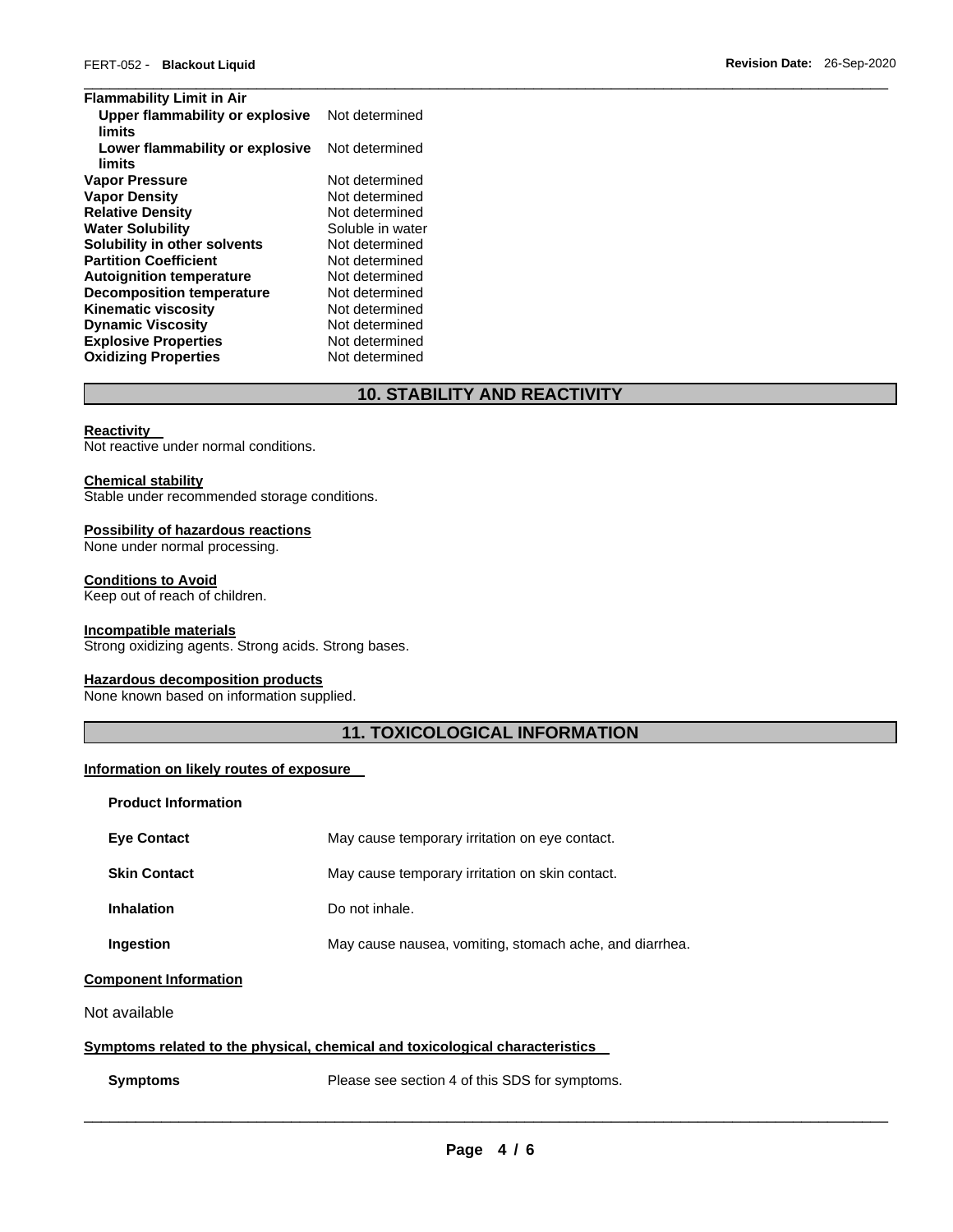#### **Delayed and immediate effects as well as chronic effects from short and long-term exposure**

## **Carcinogenicity** Based on the information provided, this product does not contain any carcinogens or potential carcinogens as listed by OSHA, IARC or NTP.

\_\_\_\_\_\_\_\_\_\_\_\_\_\_\_\_\_\_\_\_\_\_\_\_\_\_\_\_\_\_\_\_\_\_\_\_\_\_\_\_\_\_\_\_\_\_\_\_\_\_\_\_\_\_\_\_\_\_\_\_\_\_\_\_\_\_\_\_\_\_\_\_\_\_\_\_\_\_\_\_\_\_\_\_\_\_\_\_\_\_\_\_\_

#### **Numerical measures of toxicity**

**The following values are calculated based on chapter 3.1 of the GHS document** No values to calculate.

## **12. ECOLOGICAL INFORMATION**

### **Ecotoxicity**

An environmental hazard cannot be excluded in the event of unprofessional handling or disposal.

| <b>Chemical name</b> | Algae/aquatic plants | Fish                               | Crustacea |
|----------------------|----------------------|------------------------------------|-----------|
| Humic Acid           |                      | 128: 96 h Poecilia reticulata mg/L |           |
| 68514-28-3           |                      | LC50 static                        |           |

#### **Persistence/Degradability**

Not determined.

#### **Bioaccumulation**

There is no data for this product.

## **Mobility**

Not determined

## **Other Adverse Effects**

Not determined

## **13. DISPOSAL CONSIDERATIONS**

# **Waste Treatment Methods Disposal of Wastes** Disposal should be in accordance with applicable regional, national and local laws and regulations. **Contaminated Packaging** Disposal should be in accordance with applicable regional, national and local laws and regulations.

# **14. TRANSPORT INFORMATION Note Please see current shipping paper for most up to date shipping information, including** exemptions and special circumstances. **DOT** Not regulated **IATA** Not regulated

**IMDG** Not regulated